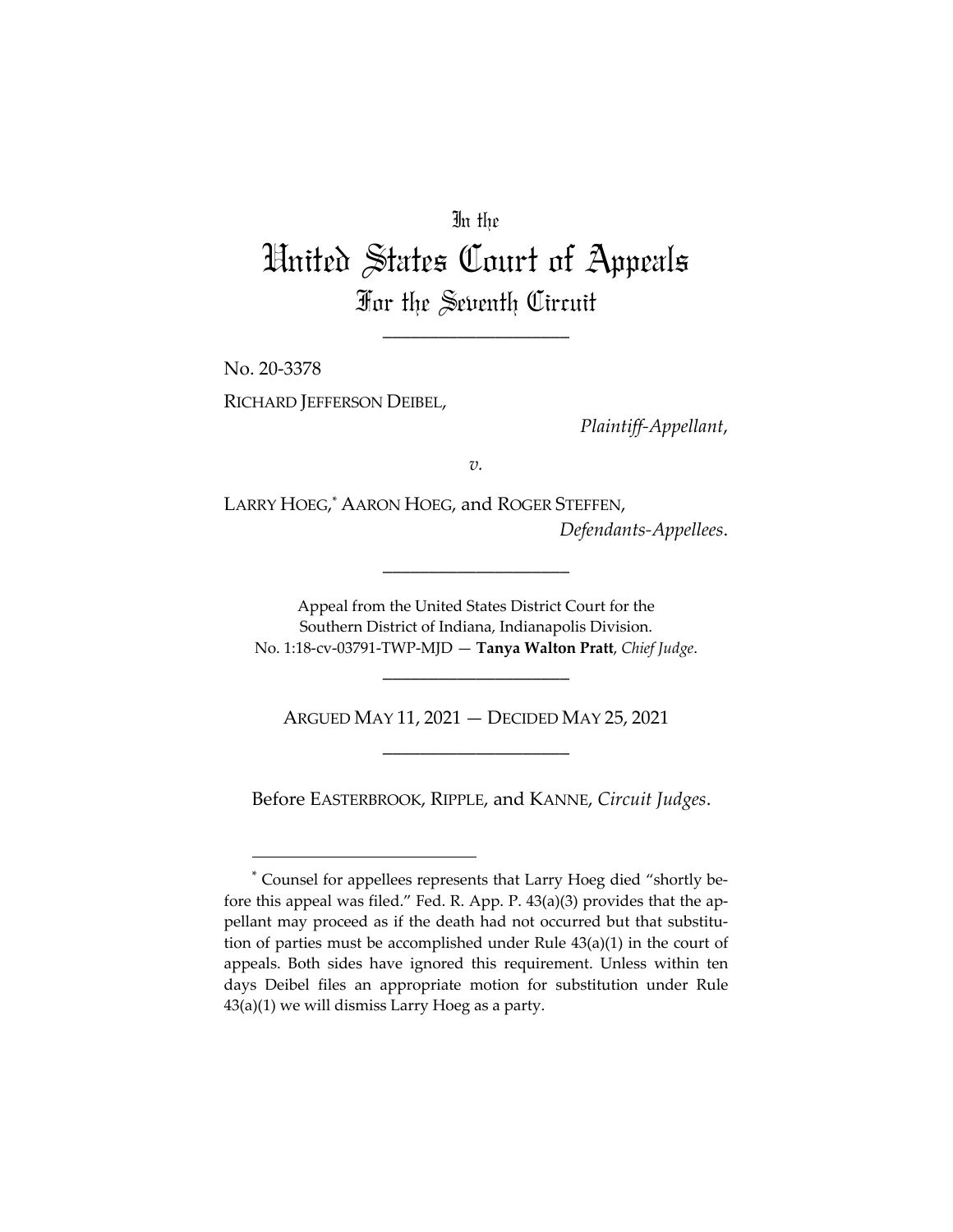EASTERBROOK, *Circuit Judge*. In 1986 Richard Deibel, Larry Hoeg, and Roger Steffen founded a filtration business, which they organized as Hy-Pro Corporation. Deibel became its president and received 2,500 shares, representing 12.5% of the authorized stock. Deibel guaranteed Hy-Pro's payment of a \$100,000 debt to a bank. Within a year Deibel demanded that Larry Hoeg leave. When Hoeg refused, Deibel quit. He held onto his stock even after withdrawing from management.

Litigation ensued in state court. The suit was settled, but the settlement was not reduced to writing. Deibel insists that the settlement had two terms: Hy-Pro would pay \$15,000 to a corporation that Deibel controlled and arrange with the bank to release his guarantee. Hoeg and Steffen assert that the settlement had three terms: the payment, the release, and Deibel's surrender of his shares. It is unusual for outsiders to own stock in closely held corporations, so the third term of the settlement (as Hoeg and Steffen depicted it) is not surprising. Soon the parties were back in state court, disputing the terms on which they had settled their dispute. For reasons that this record does not reveal, Indiana's judiciary closed the case without settling the settlement's terms.

Almost 30 years later, Deibel filed this federal suit to renew his contention that the settlement allows him to retain his shares. The source of his new interest is the fact that Hy-Pro was sold in 2017 for more than \$20 million, and a 12.5% cut of that would exceed \$2.5 million. The suit is governed by Indiana law, which sets a two-year period of limitations for claims of this kind. See Ind. Code §34-11-2-4. Unsurprisingly, the district court dismissed the suit as untimely. 2020 U.S. Dist. LEXIS 211455 (S.D. Ind. Nov. 12, 2020). But Deibel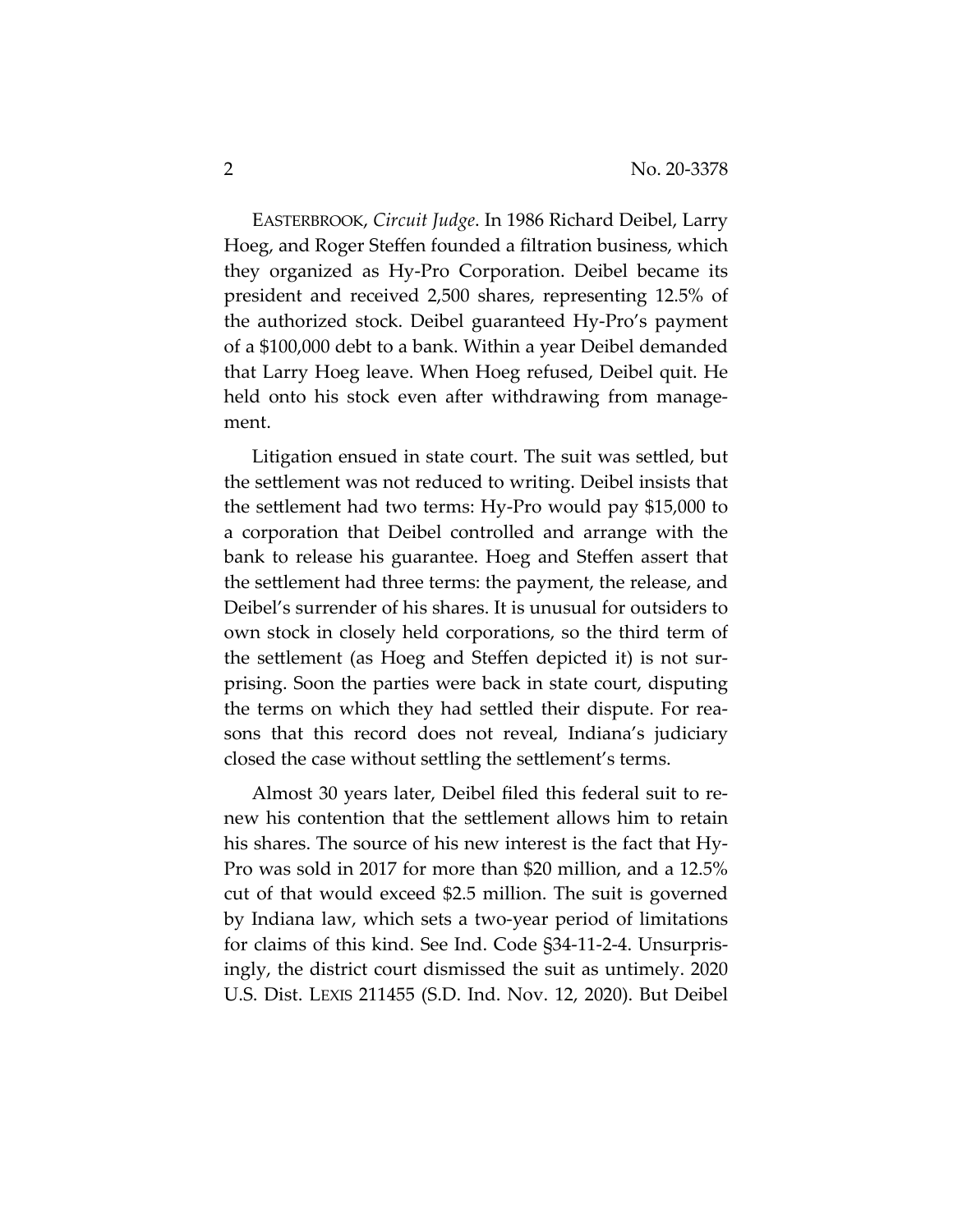maintains that he was still an investor when the firm was sold in 2017—and, if not, that a firm's refusal to recognize someone as an investor is a "continuing wrong" so that he can sue any time until the end of the universe. The district court thought that these contentions have neither factual nor legal support, and we agree with that conclusion.

Since 30 years is more than an order of magnitude greater than the two years allowed by state law, we need not pin down the exact date on which Deibel's claim accrued. It is enough to identify the years in which potentially important events occurred. The settlement dates to 1992. Deibel did not return his shares, and the lawyer representing Hoeg and Steffen told them that Hy-Pro could cancel Deibel's stock if he continued to hold the certificates. Hy-Pro did just that; Deibel has not been on the company's books as a shareholder since 1992. He protested in state court that he (or his firm) had not received the agreed \$15,000; counsel for Hoeg and Steffen sent a check for the money and again demanded the return of Deibel's shares. The state court closed the case in 1993 after a conference (which was not transcribed).

In 1993 Deibel's lawyer sent him a letter telling him that Hy-Pro no longer considered him to be a shareholder. Counsel sent a similar letter in 1995, adding that if Deibel disagreed with Hy-Pro's action he could return to court. In 1997 Deibel sent Hoeg a letter complaining about what Deibel called the "conversion" of his stock. The same year Deibel received a letter from the Internal Revenue Service telling him that Hy-Pro did not deem him a shareholder. That was significant because Hy-Pro was a Subchapter S corporation. It had taken advantage of a provision permitting corporations with ten or fewer shareholders to be treated as equiva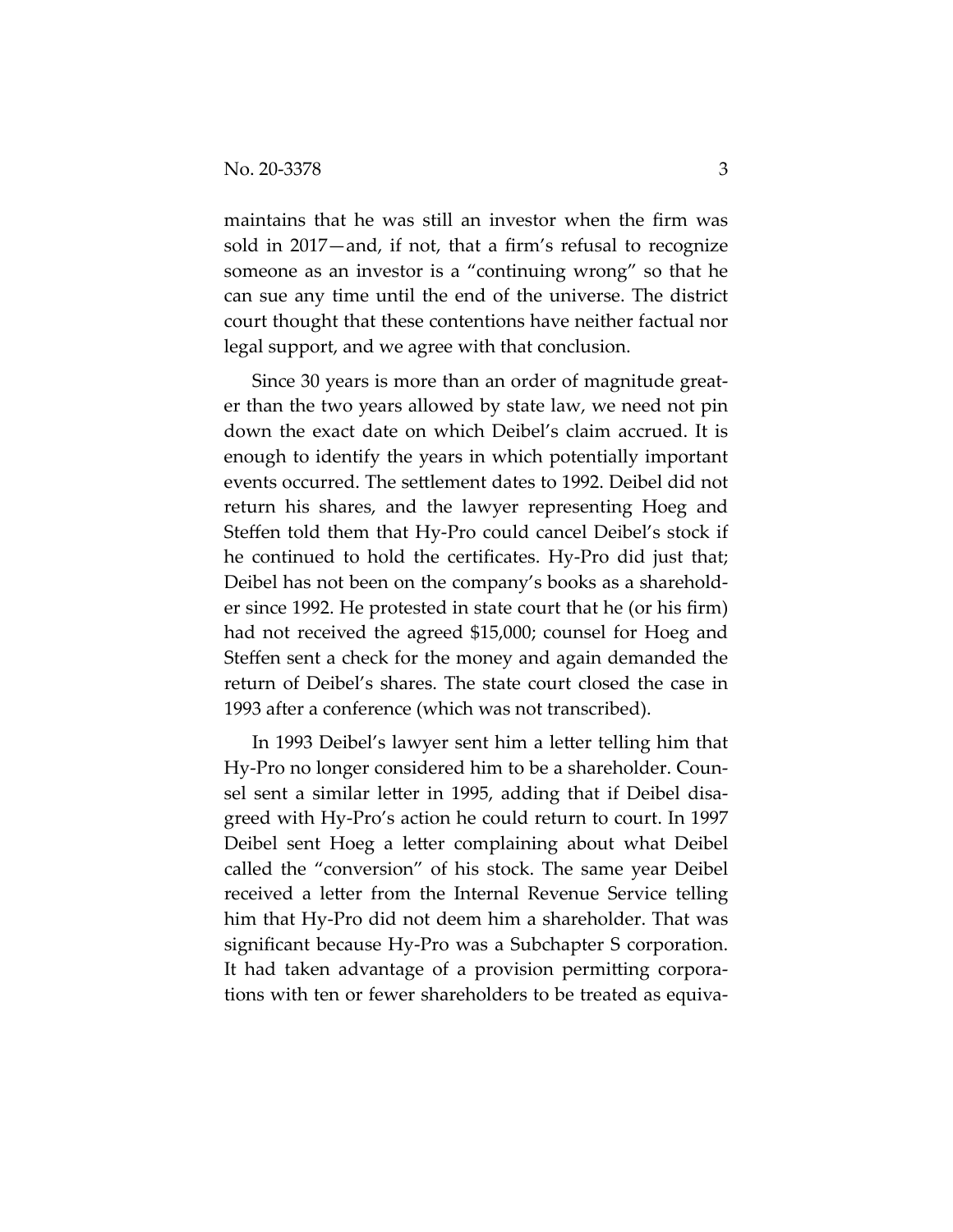lent to partnerships. A Subchapter S corporation does not pay income tax, but it must report its profit and allocate that amount among the investors, who owe tax on their portions whether or not the corporation pays dividends. Deibel had been reporting himself to the IRS as one of Hy-Pro's shareholders but had not reported either actual or imputed income, because Hy-Pro, which did not view him as a shareholder after 1992, had not told him what to tell the IRS. (Subchapter S corporations must provide their investors information about taxable income on form K-1, which Deibel had not received since 1993.) Deibel took the IRS's advice and stopped identifying himself as one of Hy-Pro's investors. After January 1998 he never tried to learn from Hy-Pro how much income a 12.5% owner should report, and he did not pay federal tax on any of Hy-Pro's profits.

Twenty years after ceasing to report to the IRS as an investor in Hy-Pro, Deibel filed this suit. The district court concluded that his claim accrued no later than 1998, when he stopped telling the IRS that he was a shareholder in Hy-Pro, thus demonstrating knowledge that he no longer owned stock in Hy-Pro.

As Deibel sees it, corporations in Indiana lack the authority to cancel shares that investors have not returned—and, since a corporation can't do so ("ultra vires," Deibel calls it), then Hy-Pro didn't do so and he must still be a shareholder. This is wishful thinking. People and corporations commit legal errors all the time. The existence of an error is a reason for litigation, not a reason why the error couldn't have happened and therefore must not have happened. The record shows that Hy-Pro removed Deibel from its shareholder list in 1992. He took 26 years to sue, making this litigation far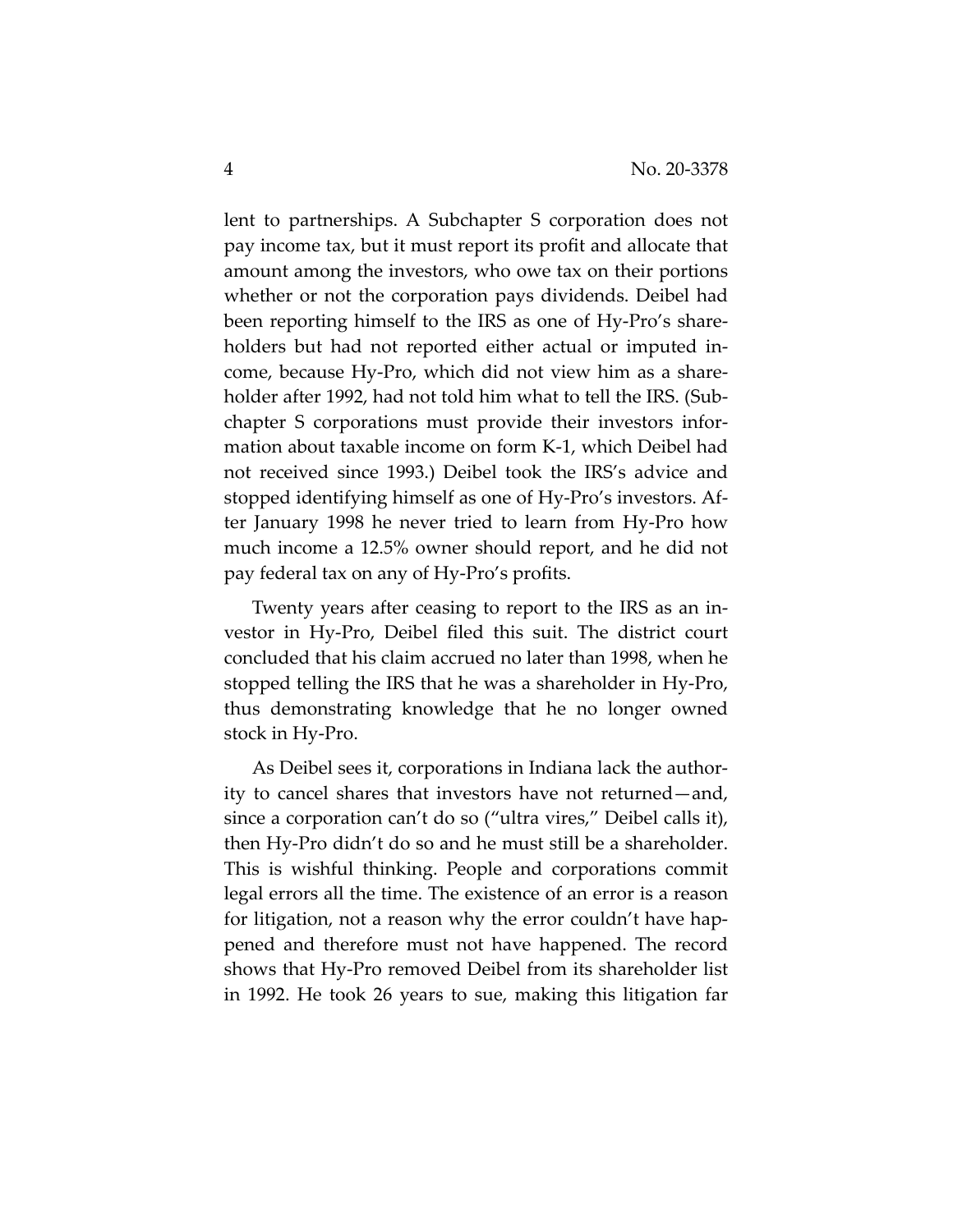too late unless a corporation's refusal to recognize someone as an investor is treated as a continuing wrong.

A continuing *injury* may exist without a continuing *wrong*. If A kicks B in the shin, B may ache for days—but the time to sue starts running with the kick, not the last tinge of pain. See, e.g., *United States v. Kubrick*, 444 U.S. 111 (1979); *Pitts v. Kankakee, 267 F.3d 592, 595 (7th Cir. 2001).* Monthly kicks to the shin would be continuing wrongs—one tort per kick, each with its own period of limitations—but a continuing hurt from any given kick does not affect the time to sue.

Federal law distinguishes not only between continuing injury and continuing wrong, but also between discrete wrongs and cumulative wrongs. *National Railroad Passenger Corp. v. Morgan*, 536 U.S. 101 (2002), illustrates the difference. The Court held that each discrete act—say, a refusal to hire someone—has its own period of limitations, even if the same defendant commits a series of similar acts. But when it takes multiple acts to add up to a single wrong—say, a course of harassment that in the aggregate may create discriminatory conditions of employment—the time to sue runs from the last such act rather than the first, because it takes multiple similar events to justify litigation. See also *Turley v. Rednour*, 729 F.3d 645, 654–55 (7th Cir. 2013) (concurring opinion). In *Morgan*'s framework, the cancellation of shares is a discrete wrong, and the time for suit begins immediately.

We have been using illustrations drawn from federal law, and Indiana could take a different approach. It doesn't, as far as we can see, but then it has never considered when a claim based on a corporate freezeout accrues. ("Freezeout" is a word often used to describe the exclusion of a minority investor.) Because Indiana is among the many states whose